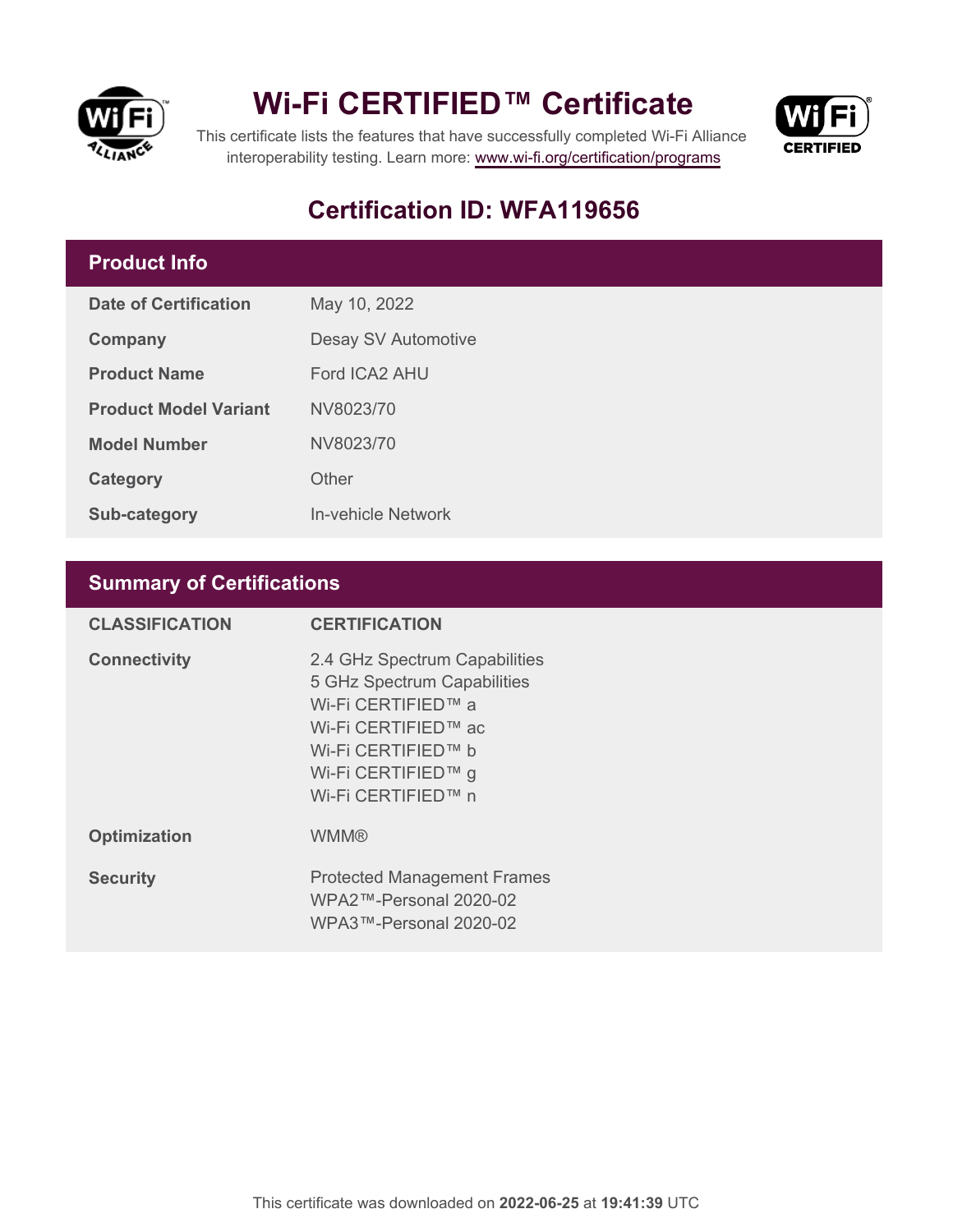

# **Wi-Fi CERTIFIED™ Certificate**

**Certification ID: WFA119656**



| <b>Role: Access Point</b><br>Page 2 of 3                          |                                                   |               |              |  |
|-------------------------------------------------------------------|---------------------------------------------------|---------------|--------------|--|
| <b>Wi-Fi Components</b>                                           |                                                   |               |              |  |
| <b>Wi-Fi Component Operating System</b>                           | <b>RF Architecture</b>                            |               |              |  |
| Android8.1.0<br><b>Wi-Fi Component Firmware</b><br>A <sub>0</sub> | <b>Bands Supported</b>                            | Transmit (Tx) | Receive (Rx) |  |
|                                                                   | $2.4$ GHz                                         | $\mathbf{1}$  | 1            |  |
|                                                                   | 5 GHz                                             | 1             | 1            |  |
| <b>Certifications</b>                                             |                                                   |               |              |  |
| 2.4 GHz Spectrum Capabilities                                     | Wi-Fi CERTIFIED™ b                                |               |              |  |
| 20 MHz Channel Width in 2.4 GHz                                   | Wi-Fi CERTIFIED™ g                                |               |              |  |
| <b>5 GHz Spectrum Capabilities</b>                                | Wi-Fi CERTIFIED™ n                                |               |              |  |
| 20 MHz Channel Width in 5 GHz                                     | OBSS on Extension Channel<br>Short Guard Interval |               |              |  |
| 40 MHz Channel Width in 5 GHz<br>80 MHz Channel Width in 5 GHz    | A-MPDU Tx                                         |               |              |  |
|                                                                   |                                                   |               |              |  |
| <b>Protected Management Frames</b>                                |                                                   |               |              |  |
| <b>WMM®</b>                                                       |                                                   |               |              |  |
| WPA2™-Personal 2020-02                                            |                                                   |               |              |  |
| WPA3™-Personal 2020-02                                            |                                                   |               |              |  |
| Wi-Fi CERTIFIED™ a                                                |                                                   |               |              |  |
| Wi-Fi CERTIFIED™ ac                                               |                                                   |               |              |  |
| A-MPDU with A-MSDU                                                |                                                   |               |              |  |
| <b>MCS 8-9 Rx</b><br>Short Guard Interval                         |                                                   |               |              |  |
|                                                                   |                                                   |               |              |  |